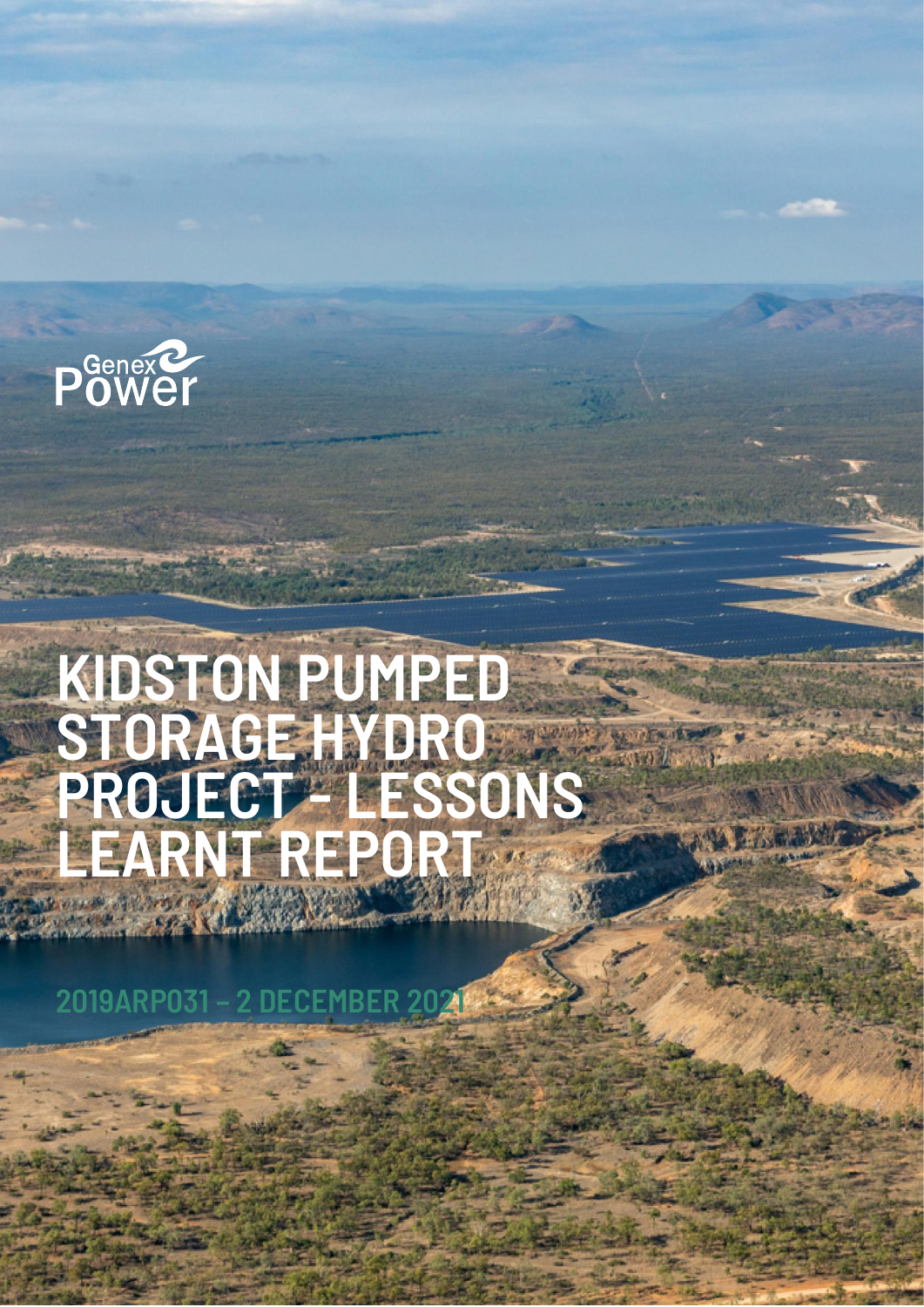## **TABLE OF CONTENTS**

| 2.1 |  |  |
|-----|--|--|
|     |  |  |
|     |  |  |
|     |  |  |
|     |  |  |
|     |  |  |
|     |  |  |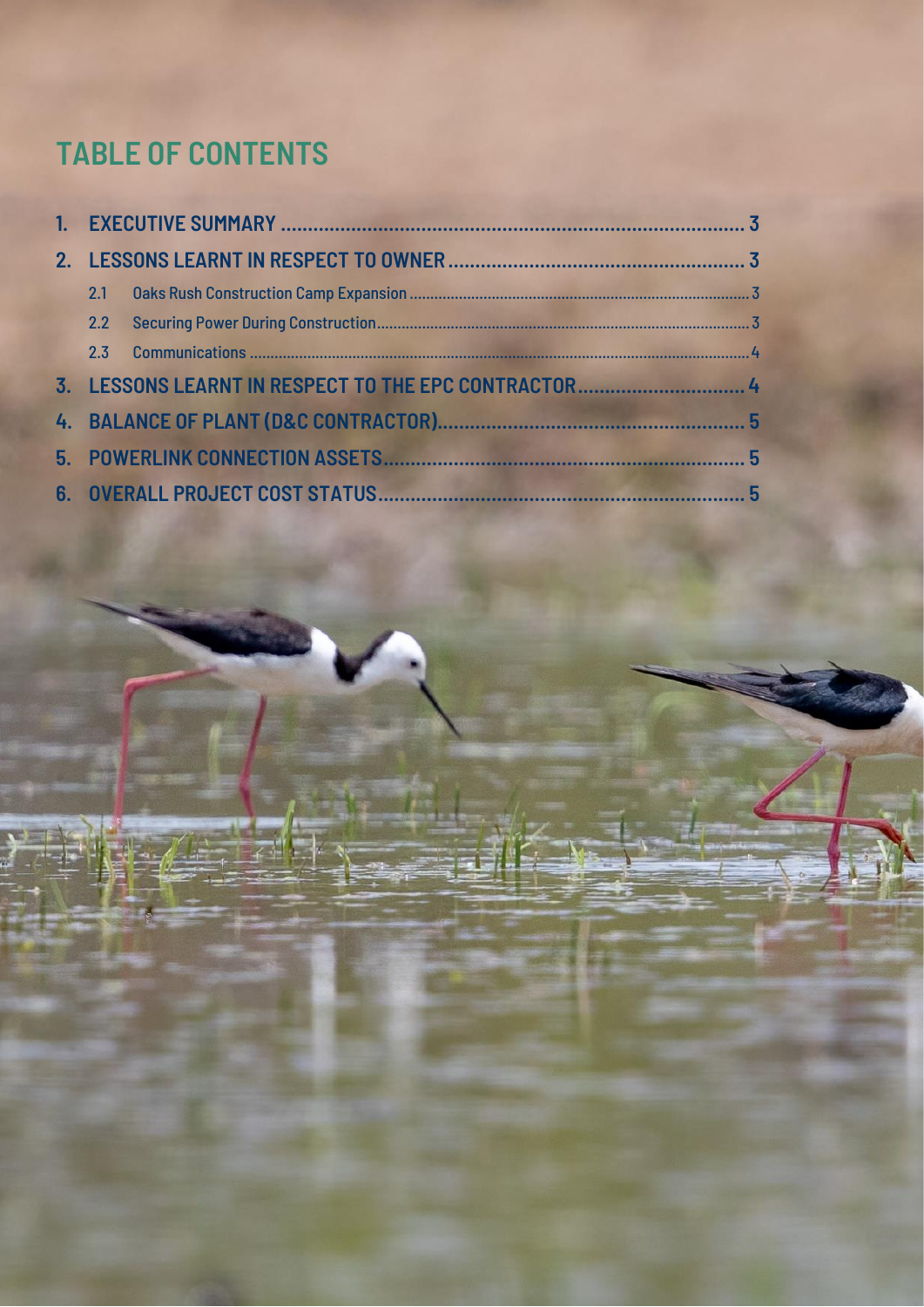## <span id="page-2-0"></span>**1. EXECUTIVE SUMMARY**

Genex Power Limited (**Genex**, **Company** or **Owner**) is the 100% owner and developer of the Kidston Clean Energy Hub, located in North Queensland (the **Kidston Hub**). Stage 1 of the Kidston Hub was completed in the form of the 50MW Stage 1 Kidston Solar Project, which was energised in November 2017. Stage 2 of the Kidston Hub is the 250MW Pumped Storage Hydro Project (**K2-Hydro** or **Project**) which is currently under construction, having reached financial close in May 2021. A further Stage 3 of the Kidston Hub, being a wind project of approximately 150MW, is currently in feasibility stages along with a potential co-located solar farm of up to 270MW.

This Lessons Learnt Report will aim to provide a detailed analysis on the Project cost and time movements to date and how these could potentially be mitigated in the future.

## <span id="page-2-1"></span>**2. LESSONS LEARNT IN RESPECT TO OWNER**

#### <span id="page-2-2"></span>2.1 Oaks Rush Construction Camp Expansion

The Oaks Rush Accommodation Camp (the **Camp**) has been expanded to accommodate 450 beds and the main facilities have undergone a significant upgrade to facilitate this expansion. There are a number of lessons learnt with respect to these works largely as a result of renovating existing infrastructure. Key lessons learnt are provided below:

**CAMP EXPANSION INFRASTRUCTURE**: The early purchase and mobilisation of second hand camp units (four ensuited rooms per 12m x 3m accommodation block) has proven to be a significant benefit for the Project both in terms of cost (purchase price significantly less than new built) and time (minimal time to refurbish the units compared to new built). The decision to construct the camp to full capacity at Project commencement has allowed additional persons to stay at the camp to what was originally forecasted.

**THE CAMP FACILITY**: The refurbishment of the Camp facility has uncovered expected shortfalls with the existing building. A number of unplanned additions/variations were required to ensure that the building was refurbished to meet current legislation and building codes. This mainly focussed on electrical, structural and code compliance items. Further to this, there were services strikes during the upgrade to the Camp facilities whilst undertaking below ground works. Despite desktop searches and vacuum excavation being used to locate services at intervals, such strikes occurred due to the variability of existing services installation in terms of depth and location in plan. Lesson learnt would be to utilise vacuum excavation techniques for all excavation for high-risk services, not just as a means to pot hole for positive identification.

#### <span id="page-2-3"></span>2.2 Securing Power During Construction

The pre Financial Close (**FC**) approach to connecting to the Ergon Energy network (**Ergon**) to provide construction power (8MVA demand) was considered relatively straight forward at that time. Since financial close, the connection with Ergon has been very complicated, primarily due to the condition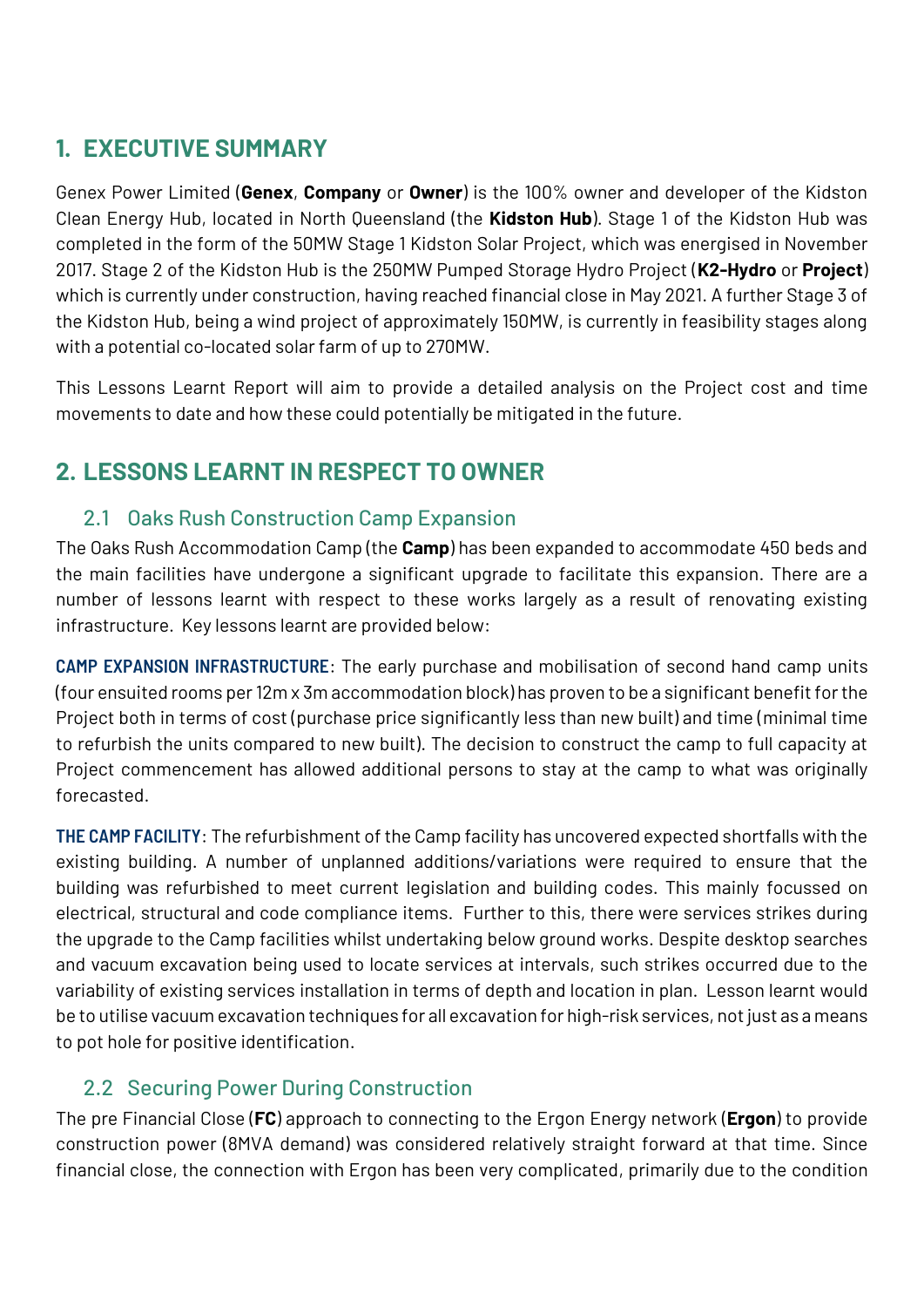of the existing electrical system with their distribution network. This is further compounded with a shortfall of Ergon employees available to design and undertake the works due to other projects ongoing on their existing network. Nevertheless, Genex has been working collaboratively with Ergon to overcome these challenges and provide a two-stage approach for providing power to the Project, initially with 4MVA and then the full 8MVA which is required for the construction period of the Project. Genex has installed a diesel generator and transformer system to provide electricity locally to the Project whilst the Ergon connections are made. The lesson being, further due diligence works in response to connection queries prior to financial close may have reduced timeframes and cost for the electrical connection.

#### <span id="page-3-0"></span>2.3 Communications

The provision of high capacity (140MBS) communications with respect to internet and mobile coverage has been instrumental to ensuring the Project workers wellbeing in the Camp is maintained by having good communications to call family and friends. The communications system comprises of a microwave link from two independent sources (Mt Fox and Greenvale) which provides a level of redundancy with the Telstra service. The use of Voice Over Internet Protocol has allowed the internet bandwidth to be used for phone calls. This has assisted communications whilst the Optus Small Cell infrastructure was installed and commissioned. Delays to the Optus Small Cell were encountered due to Covid-19 restrictions at their Belrose facility in NSW.

## <span id="page-3-1"></span>**3. LESSONS LEARNT IN RESPECT TO THE EPC CONTRACTOR**

The key lessons learnt for the Engineering, Procurement and Construction (**EPC**) Contractor are provided below:

- Early mobilisation and acceleration of program critical items has allowed the EPC Contractor to maintain the program despite any setbacks with respect to logistics, supply of items, availability and breakdown of key plant and the remoteness of the Project in terms of availability of personnel and Covid-19 related restrictions for travel interstate;
- Trial works for the Wises Dam have resulted in unforeseen conditions being encountered resulting in minor amendments to the dam design. The geotechnical investigations did not fully identify these unexpected conditions. The importance of design and construction working together to ensure an optimum design is working well and the minor modifications to the design were completed in an appropriate timeframe;
- The provision of an electrical reticulation system including earthing has been delayed due to supply lead times for key electrical compounds. A number of electrical works on the Project are taking longer than expected due to supply constraints. Temporary measures with diesel generators are also assisting EPC Contractor in mitigating delays caused by lack of power to the Project; and
- Design progression was initially behind program but has recently accelerated to align with original Project program expectations. This is not uncommon at the start of any major project until a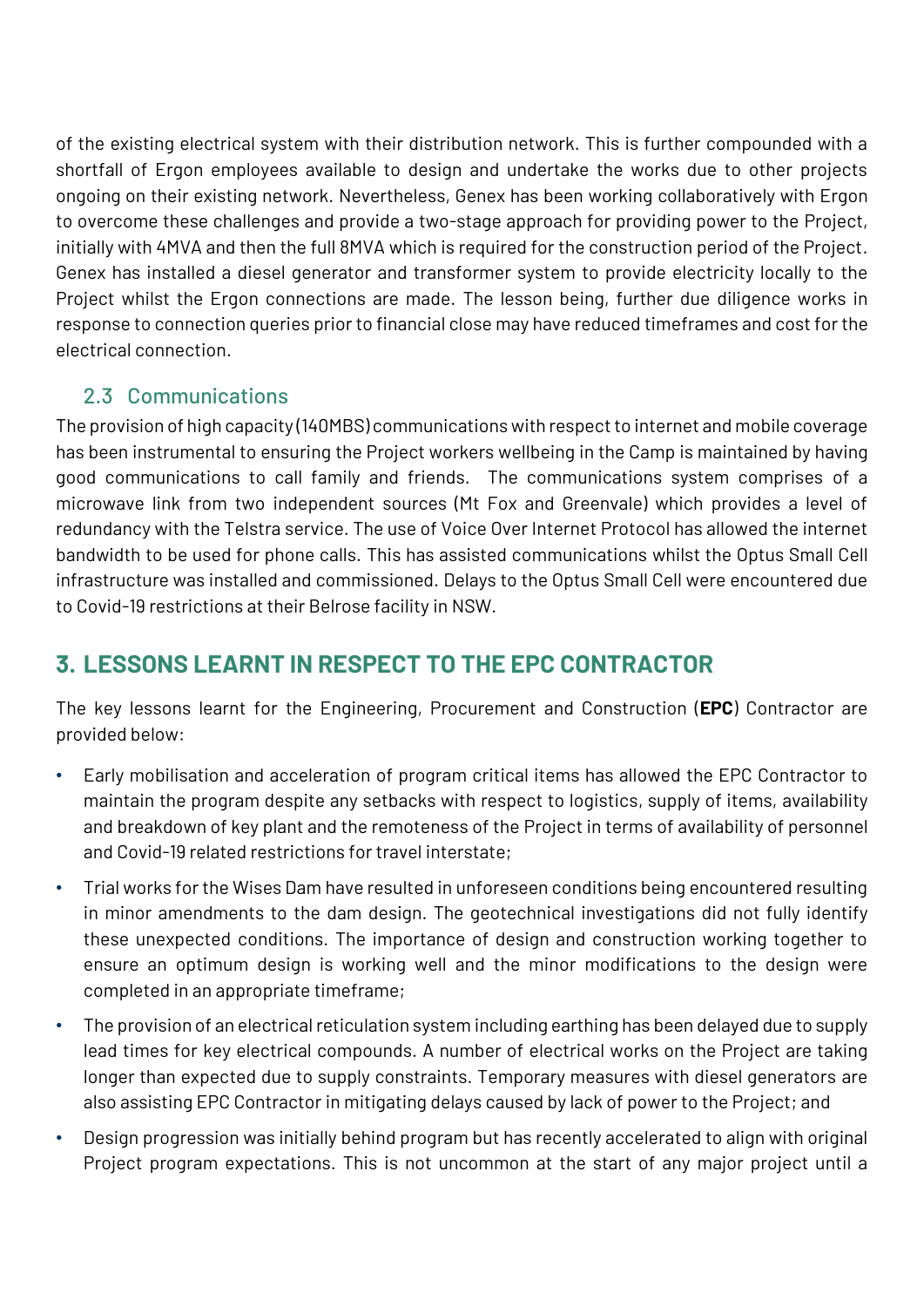number of key decisions/design inputs are made. Continued focus on design delivery and quality of design remains a key priority for the Project.

## <span id="page-4-0"></span>**4. BALANCE OF PLANT (D&C CONTRACTOR)**

The Balance of Plant works relating to the two switchyards, 22kV distribution line and a section of 275kV transmission line between the two site switchyards are progressing in line program expectations.

The key lessons learnt relate to the Ergon connection for construction power supply and the interface with the 22kV distribution line. The 22kV distribution line work was brought forward to allow a portion of the line to be used for site distribution for the Owner supplied generator system provided (whilst the Ergon connection is made). The network was also expanded to include connections for the EPC Contractor via an overhead network as compared with underground services originally planned. This has reduced below ground works onsite. This is an important consideration as some of the areas are constrained with the to be installed Project infrastructure.

### <span id="page-4-1"></span>**5. POWERLINK CONNECTION ASSETS**

The Powerlink works comprise the circa 186km 275kV transmission line from Kidston to Mt Fox. To date, Powerlink have been primarily focused on the design and approvals aspect of their program. The approval works are running to schedule with key submissions lodged. The dedication of an approvals manager has been instrumental in ensuring approvals do not impact the Project schedule.

## <span id="page-4-2"></span>**6. OVERALL PROJECT COST STATUS**

The Project has a total development cost of \$775.5M. This amount includes the core Project EPC costs, the Project's contribution towards the capital cost of the new 186km transmission line from Kidston to Mount Fox, the surface connection assets at Kidston, other costs associated with the construction program for the Project and costs associated with the financing. An overview of the capital costs is shown in the table below:

| <b>CATEGORY</b>          | PRICE (SM)           | <b>PERCENTAGE</b> |
|--------------------------|----------------------|-------------------|
| <b>EPC Price</b>         | \$478.2              | 62%               |
| <b>Transmission</b>      | \$110.9 <sup>1</sup> | 14%               |
| <b>Connection Assets</b> | \$25.9               | 3%                |
| <b>Other Costs</b>       | \$79.1               | 10%               |

*Table 1:Overview of key Project costs*

<sup>1</sup> This excludes the \$147.3M contribution from the QLD State Government contracted direct to Powerlink Queensland.